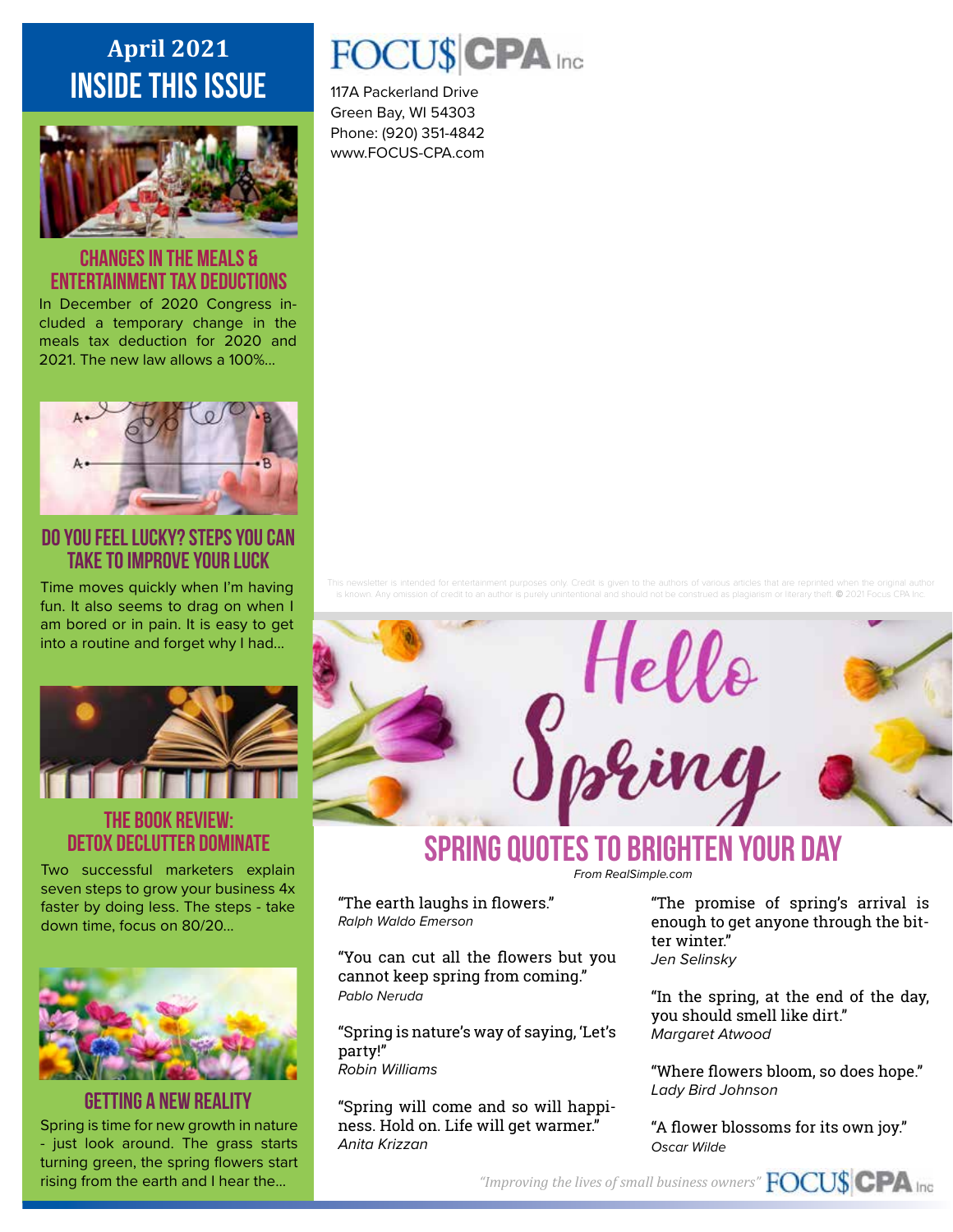# **THE** FINANCIAL **EDGE April 2021**



## Personal comments by Mary **New Growth**

Spring is time for new growth in nature just look around. The grass starts turning green, the spring flowers start rising from the earth and I hear the birds chirping. I know every year this will happen. It shows up slightly different each year, but I can count on it showing up.

As a person I grow every day. My body is changing, my mood changes, I learn more, my heart expands or contracts. I am alive.

I can influence those changes. By paying attention to the daily small changes, I set the direction of my life. By making good food choices I can have a healthy body. By limiting my exposure to news, I can influence my mood. By reading a business book, I can add tools to increase my success. By noting my recent successes, I can increase my confidence, take more risks and raise my level of success.

Business has forced me to grow this spring. Even though we are limited in our contact, travel and spending time with others – I grew.

Just the past few months we assisted on a major project for a client, we were challenged with two major tax law changes and we dealt with significant opportunities to help the small business we serve thru government loans and tax credits. Plus, we are experiencing about a 20% growth in sales. We are alive and growing!

**Lindstrom**





"I so appreciate all of your support as I created this new vision. Mary, you are a standout among accountants in that you keep your eye on the big picture AND on the day-to-day functioning of my businesses. Thank you for sharing that rare gift with me!"

Bonnie Nussbaum, *Owner of Empowerment Coaching*

#### **your referrals are appreciated and will be treated with utmost care!**

**Sign up on our website at www.focus-cpa.com**

**Email Mary@focus-cpa.com**

**Call us at 920.351.4842**

tain, but all the happiness and growth occurs while you're climbing it."  $\sim$  Andy Rooney

"Everyone wants to live on top of the moun-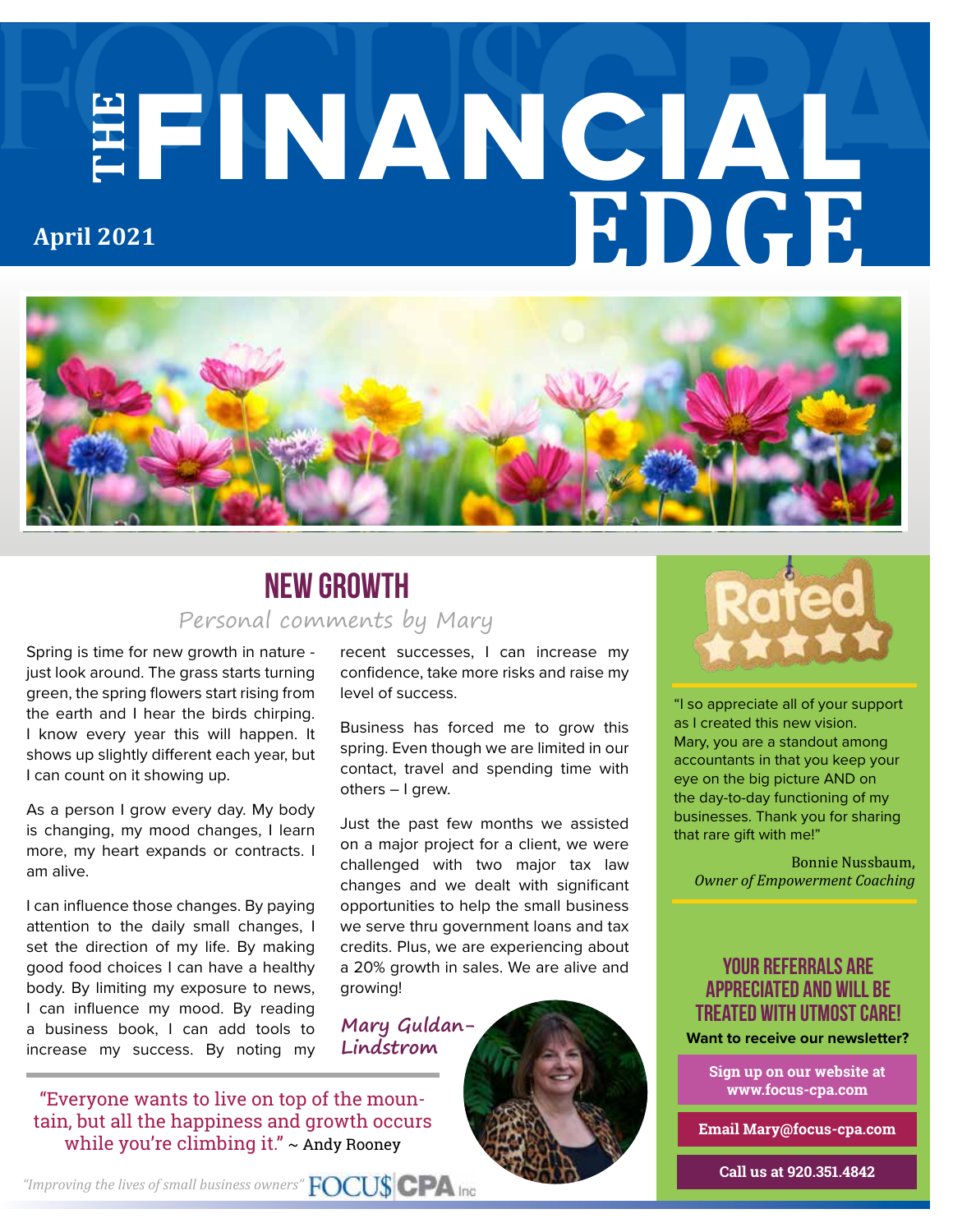# FOCU\$CPA Inc

# **The book review**

**TITLE:** Detox Declutter Dominate **AUTHOR:** Perry Marshall & Robert Skrobe **TOPIC:** Business **EASY TO READ:**  $$$ \$\$\$\$\$ (6 out of 5 dollars)

**APPLICABLE TO SMALL BUSINESS:** \$\$\$\$\$\$ (6 out of 5 dollars)

**Summary:** Two successful marketers explain seven steps to grow your business 4x faster by doing less. The steps - take down time, focus on 80/20, maximize your time, simplify your product or service, carve out your niche, build a moat and enjoy your freedom. The book itself is a great example of keeping it simple.

**My recommendation:** I felt guilty considering this a book. Thirty-six pages packed with infographics, a great message and ideas on how you can implement their steps to improve your business and your life. Very applicable to business.



#### Pages: 36 | Published: 2020

# **Changes in the Meals & Entertainment Tax Deductions By Mary Guldan-Lindstrom CPA**

In December of 2020 Congress included a temporary change in the meals tax deduction for 2020 and 2021. The new law allows a 100% business expense deduction for meals as long as the expense is for food or beverages provided by a restaurant.

In February of this year IRS issued the final regulations on the meals & entertainment tax law deductions that were passed in December of 2017.

#### **HERE'S A RECAP:**

To qualify for the meals tax deduction taxpayers must meet the following criteria:

- The expense is not lavish or extravagant under the circumstances;
- The taxpayer, or an employee of the taxpayer, is present when the food or beverages are provided

**MEALS FOR TRAVEL.** You can deduct the cost of meals if it is necessary for you to stop for substantial sleep or rest to properly perform your duties while traveling away from home on business. A deduction is not allowed for a spouse, dependent, or others unless an employee or it is for a bona fide business purpose of the taxpayer.

**MEALS PROVIDED WITH ENTERTAINMENT.** If food and beverages are provided during the entertainment activity, they will be treated as meals if the cost of the food and beverages is separately stated from the price of the entertainment.

**EMPLOYEE MEALS.** A 100% deduction is allowed for food or beverage expenses incurred by the taxpayer for a recreational, social, or similar activity such as holiday parties, annual picnics, and summer outings

#### **WHAT IS NOT ALLOWED:**

- No deduction is allowed for entertainment expenditures or for use of a facility. This includes theaters, bars, country clubs, golf and athletic clubs, sporting events, and on hunting, fishing, vacation, and similar trips.
- Dues or fees paid to any social, athletic, or sporting club or organization are not deductible.

Note that "food or beverage expenses" includes the full cost of food or beverages, including any delivery fees, tips, and sales tax.